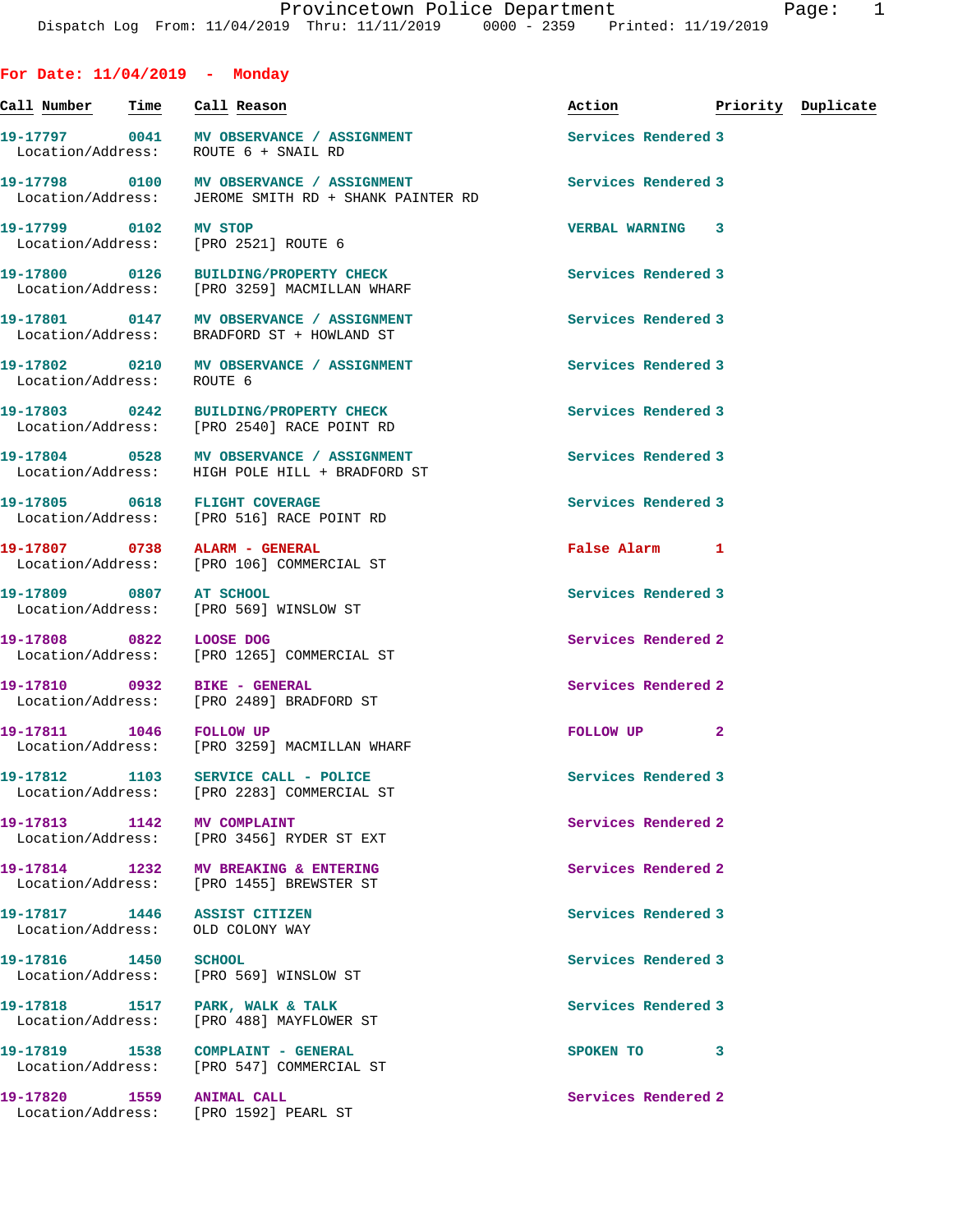|                                              | Provincetown Police Department<br>Dispatch Log From: 11/04/2019 Thru: 11/11/2019 0000 - 2359 Printed: 11/19/2019 |                             | 2<br>Page: |
|----------------------------------------------|------------------------------------------------------------------------------------------------------------------|-----------------------------|------------|
| 19-17821 1659 MV STOP                        | Location/Address: [PRO 943] HARRY KEMP WAY                                                                       | VERBAL WARNING 3            |            |
| 19-17822 1712 MV DISABLED                    | Location/Address: [PRO 2499] RACE POINT RD                                                                       | Services Rendered 2         |            |
|                                              | 19-17825 2023 ASSIST CITIZEN                                                                                     | Referred to Other Agency 3  |            |
|                                              | Location/Address: [PRO 1178] PLEASANT ST                                                                         |                             |            |
|                                              | 19-17827 2341 BUILDING/PROPERTY CHECK<br>Location/Address: [PRO 3259] MACMILLAN WHARF                            | Services Rendered 3         |            |
|                                              | 19-17828 2355 MV OBSERVANCE / ASSIGNMENT<br>Location/Address: BRADFORD ST + RYDER ST                             | Services Rendered 3         |            |
| For Date: $11/05/2019$ - Tuesday             |                                                                                                                  |                             |            |
|                                              | 19-17829 0015 BUILDING/PROPERTY CHECK                                                                            | BLDG/PROP Checked/Secured 3 |            |
|                                              | Location/Address: [PRO 530] SHANK PAINTER RD                                                                     |                             |            |
| Location/Address:                            | 19-17830 0017 PARK, WALK & TALK<br>[PRO 539] SHANK PAINTER RD                                                    | Services Rendered 3         |            |
|                                              | 19-17831 0053 MV OBSERVANCE / ASSIGNMENT<br>Location/Address: ROUTE 6 + SNAIL RD                                 | Services Rendered 3         |            |
| Location/Address:                            | 19-17832 0140 MV OBSERVANCE / ASSIGNMENT<br>SHANK PAINTER RD + BRADFORD ST                                       | Services Rendered 3         |            |
|                                              | 19-17833 0152 BUILDING/PROPERTY CHECK<br>Location/Address: [PRO 2540] RACE POINT RD                              | Services Rendered 3         |            |
|                                              |                                                                                                                  | BLDG/PROP Checked/Secured 3 |            |
|                                              | Location/Address: [PRO 526] RYDER ST EXT                                                                         |                             |            |
|                                              | 19-17835 0243 BUILDING/PROPERTY CHECK<br>Location/Address: [PRO 75] CAPTAIN BERTIES WAY                          | Services Rendered 3         |            |
| 19-17836 0250                                | <b>BUILDING/PROPERTY CHECK</b><br>Location/Address: [PRO 526] RYDER ST EXT                                       | Services Rendered 3         |            |
|                                              | 19-17837 0431 BUILDING/PROPERTY CHECK                                                                            | BLDG/PROP Checked/Secured 3 |            |
|                                              | Location/Address: [PRO 2898] JEROME SMITH RD                                                                     |                             |            |
|                                              | 19-17838 0527 MV OBSERVANCE / ASSIGNMENT<br>Location/Address: [PRO 3440] ROUTE 6                                 | Services Rendered 3         |            |
| 19-17839 0539 MV STOP                        |                                                                                                                  | Citation / Warning Issued 3 |            |
| Location/Address:                            | ROUTE 6 + SNAIL RD                                                                                               |                             |            |
| Location/Address:                            | SHANK PAINTER RD + JEROME SMITH RD                                                                               | Services Rendered 3         |            |
| Location/Address:                            | 19-17841 0630 SERVICE CALL - POLICE<br>[PRO 516] RACE POINT RD                                                   | Services Rendered 3         |            |
| 19-17844 0813 AT SCHOOL<br>Location/Address: | [PRO 569] WINSLOW ST                                                                                             | Services Rendered 3         |            |
| 19-17845 0829 MV DISABLED                    | Location/Address: [PRO 285] COMMERCIAL ST                                                                        | Vehicle Towed 2             |            |
|                                              | 19-17847 0835 MEDICAL EMERGENCY                                                                                  | Transported to Hospital 1   |            |
|                                              | Location/Address: [PRO 3222] ALDEN ST                                                                            |                             |            |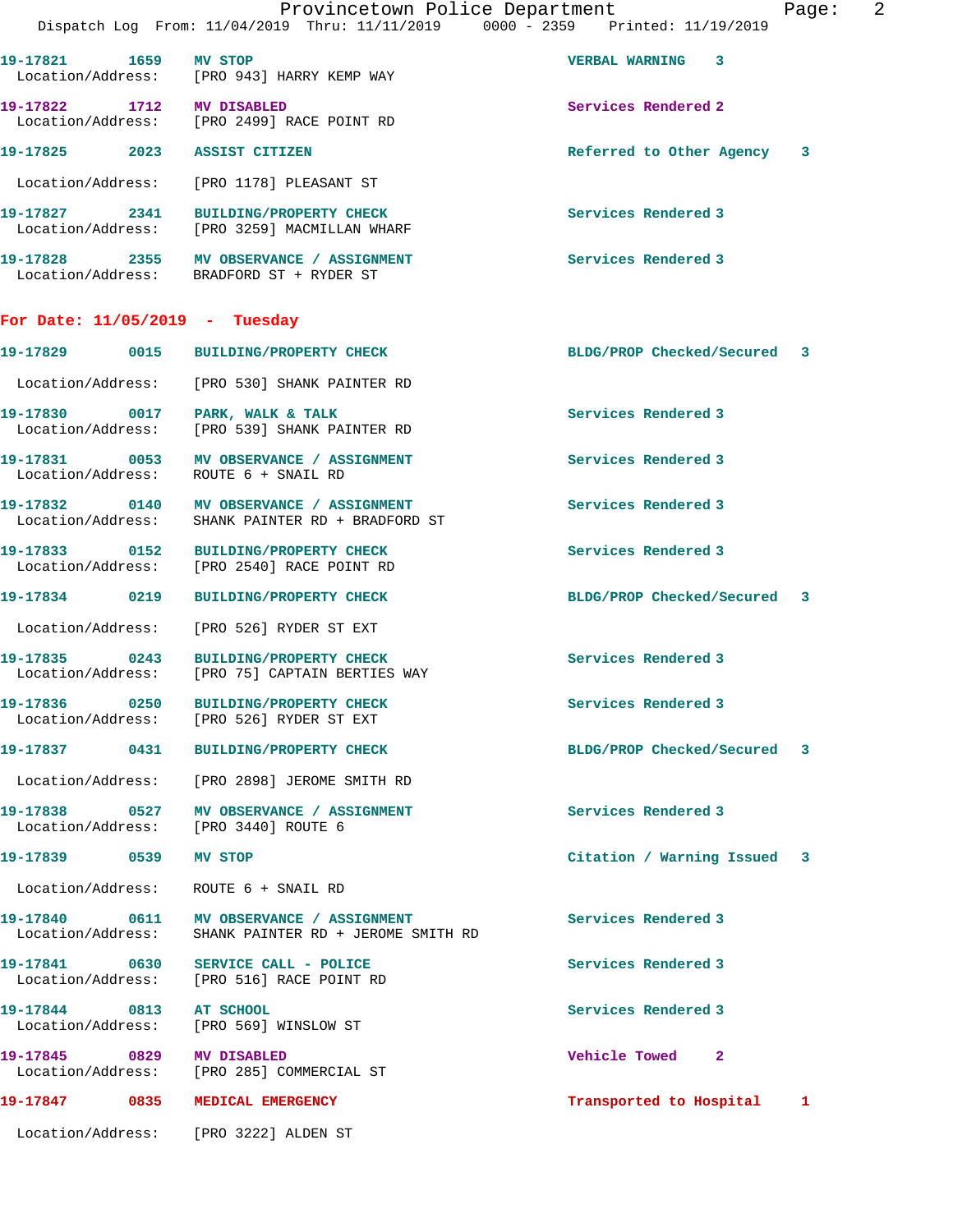| 19-17852 1058                                            | MEDICAL EMERGENCY<br>Location/Address: [PRO 3492] STABLE PATH                          | PATIENT REFUSAL 1         |   |
|----------------------------------------------------------|----------------------------------------------------------------------------------------|---------------------------|---|
| 19-17853 1123 ANIMAL CALL<br>Location/Address: WHORFS CT |                                                                                        | Services Rendered 2       |   |
| 19-17855 1150                                            | AT SCHOOL<br>Location/Address: [PRO 569] WINSLOW ST                                    | Services Rendered 3       |   |
|                                                          | 19-17858 1358 LARCENY / FORGERY / FRAUD<br>Location/Address: [PRO 182] COMMERCIAL ST   | Services Rendered 2       |   |
|                                                          | 19-17857 1400 MEDICAL EMERGENCY                                                        | Transported to Hospital   | 1 |
|                                                          | Location/Address: [PRO 440] HARRY KEMP WAY                                             |                           |   |
|                                                          | 19-17859 1515 MEDICAL EMERGENCY                                                        | Transported to Hospital   | 1 |
| Location/Address:                                        | [PRO 1830] BRADFORD ST                                                                 |                           |   |
| 19-17860 1544                                            | MV DISABLED<br>Location/Address: [PRO 2490] PROVINCELANDS RD                           | Services Rendered 2       |   |
| 19-17861 1614                                            | <b>HAZARDS</b><br>Location/Address: [PRO 1081] POINT ST                                | Services Rendered 2       |   |
| 19-17863 1632 HAZARDS                                    | Location/Address: [PRO 542] SHANK PAINTER RD                                           | Services Rendered 2       |   |
|                                                          | 19-17864 1645 MEDICAL EMERGENCY                                                        | Transported to Hospital   | 1 |
|                                                          | Location/Address: [PRO 60] BRADFORD ST                                                 |                           |   |
| 19-17865 1843                                            | <b>ANIMAL CALL</b><br>Location/Address: [PRO 542] SHANK PAINTER RD                     | Services Rendered 2       |   |
|                                                          | 19-17866 1909 MV OBSERVANCE / ASSIGNMENT<br>Location/Address: BRADFORD ST + HOWLAND ST | Services Rendered 3       |   |
|                                                          | 19-17868 2008 ASSIST CITIZEN<br>Location/Address: [PRO 781] CAPTAIN BERTIES WAY        | Services Rendered 3       |   |
|                                                          | 19-17867 2011 MV OBSERVANCE / ASSIGNMENT<br>Location/Address: HARRY KEMP WAY           | Services Rendered 3       |   |
|                                                          | 19-17869 2101 MV OBSERVANCE / ASSIGNMENT<br>Location/Address: BRADFORD ST + RYDER ST   | Services Rendered 3       |   |
|                                                          | 19-17870 2144 MEDICAL EMERGENCY                                                        | Transported to Hospital   | 1 |
|                                                          | Location/Address: [PRO 1175] COOK ST                                                   |                           |   |
| 19-17871 2212<br>Location/Address:                       | <b>NOISE COMPLAINT</b><br>[PRO 2639] COURT ST                                          | SPOKEN TO<br>3            |   |
|                                                          | 19-17872 2316 BUILDING/PROPERTY CHECK<br>Location/Address: [PRO 2483] COMMERCIAL ST    | Services Rendered 3       |   |
| 19-17873 2325                                            | <b>BUILDING/PROPERTY CHECK</b>                                                         | BLDG/PROP Checked/Secured | 3 |
|                                                          | Location/Address: [PRO 3430] COMMERCIAL ST                                             |                           |   |
|                                                          | 19-17874 2337 MV OBSERVANCE / ASSIGNMENT<br>Location/Address: BRADFORD ST + RYDER ST   | Services Rendered 3       |   |
|                                                          | For Date: $11/06/2019$ - Wednesday                                                     |                           |   |

### **19-17875 0025 BUILDING/PROPERTY CHECK Services Rendered 3**  Location/Address: [PRO 2540] RACE POINT RD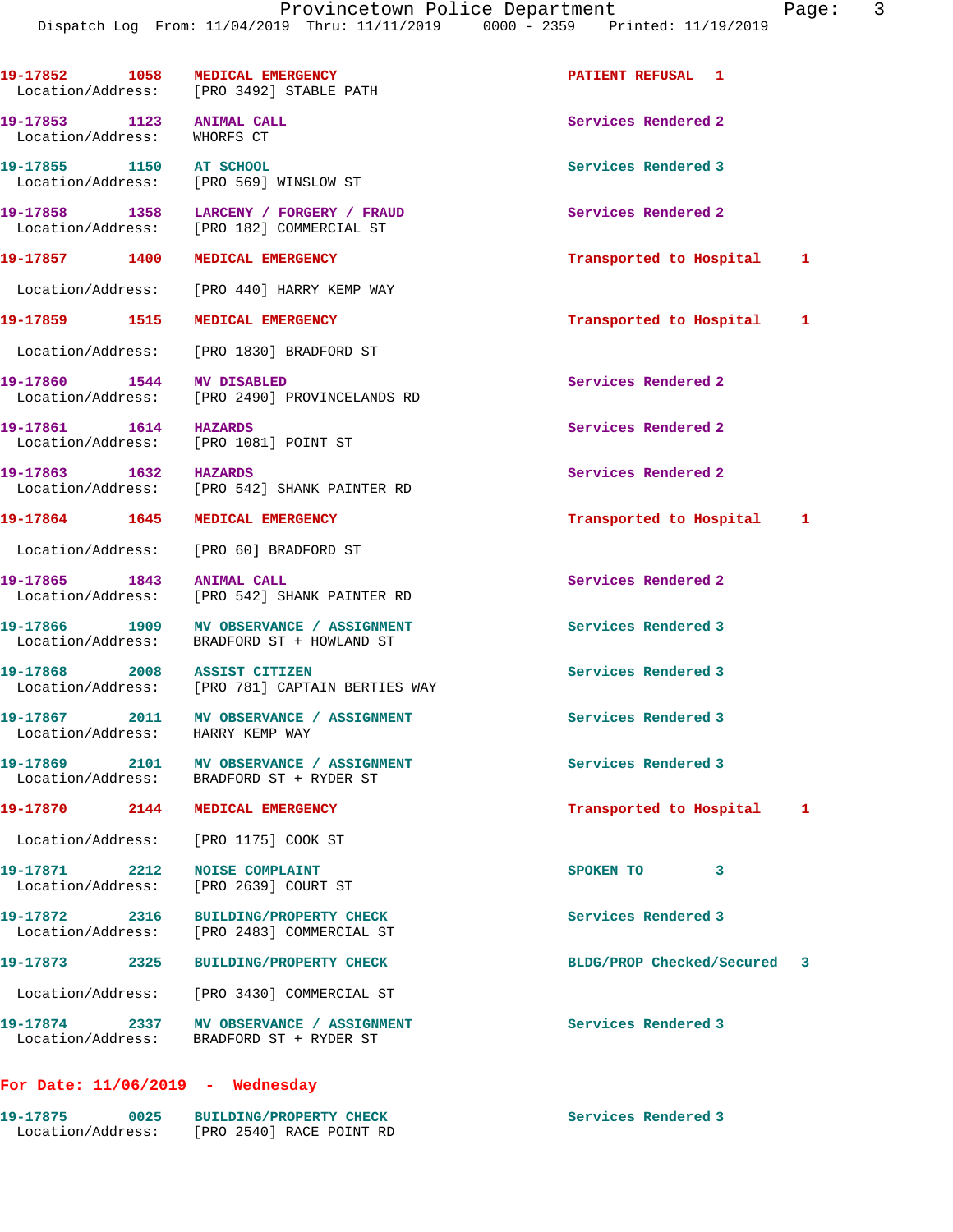**19-17876 0030 PARK, WALK & TALK Services Rendered 3** 

Location/Address: COMMERCIAL ST

**19-17878 0107 MV OBSERVANCE / ASSIGNMENT Services Rendered 3**  Location/Address: BRADFORD ST + HOWLAND ST **19-17877 0110 MV OBSERVANCE / ASSIGNMENT Services Rendered 3**  Location/Address: [PRO 2563] BRADFORD ST **19-17879 0209 BUILDING/PROPERTY CHECK BLDG/PROP Checked/Secured 3** Location/Address: [PRO 3259] MACMILLAN WHARF **19-17880 0223 BUILDING/PROPERTY CHECK BLDG/PROP Checked/Secured 3** Location/Address: [PRO 447] JEROME SMITH RD **19-17881 0227 MV OBSERVANCE / ASSIGNMENT Services Rendered 3**  Location/Address: JEROME SMITH RD + SHANK PAINTER RD **19-17882 0516 MV OBSERVANCE / ASSIGNMENT Services Rendered 3**  Location/Address: ROUTE 6 + HOWLAND ST **19-17883 0534 MV OBSERVANCE / ASSIGNMENT Services Rendered 3**  Location/Address: [PRO 3440] ROUTE 6 **19-17885 0604 SERVICE CALL - POLICE Services Rendered 3**  Location/Address: [PRO 516] RACE POINT RD **19-17884 0607 BUILDING/PROPERTY CHECK BLDG/PROP Checked/Secured 3** Location/Address: [PRO 75] CAPTAIN BERTIES WAY **19-17886 0813 AT SCHOOL Services Rendered 3**  Location/Address: [PRO 569] WINSLOW ST **19-17887 0928 AT SCHOOL Services Rendered 3**  Location/Address: [PRO 569] WINSLOW ST **19-17888 1010 MEDICAL EMERGENCY Transported to Hospital 1** Location/Address: [PRO 440] HARRY KEMP WAY **19-17889 1022 PARK, WALK & TALK Services Rendered 3**  Location/Address: [PRO 1349] COMMERCIAL ST 19-17890 1101 LANDLORD / TENANT **Services Rendered 2**  Location/Address: [PRO 4123] NELSON AVE **19-17892 1136 ALARM - GENERAL False Alarm 1**  Location/Address: [PRO 320] COMMERCIAL ST 19-17893 1327 COMPLAINT - GENERAL **19-17893** Services Rendered 3 Location/Address: [PRO 2639] COURT ST **19-17894 1456 SERVICE CALL - POLICE Services Rendered 3**  Location/Address: [PRO 569] WINSLOW ST **19-17895 1547 MV OBSERVANCE / ASSIGNMENT Services Rendered 3**  Location/Address: ROUTE 6 **19-17896 1553 PARK, WALK & TALK Services Rendered 3**  Location/Address: [PRO 105] COMMERCIAL ST **19-17897 1727 MV OBSERVANCE / ASSIGNMENT Services Rendered 3**  Location/Address: BRADFORD ST **19-17898 1956 BUILDING/PROPERTY CHECK BLDG/PROP Checked/Secured 3** Location/Address: [PRO 182] COMMERCIAL ST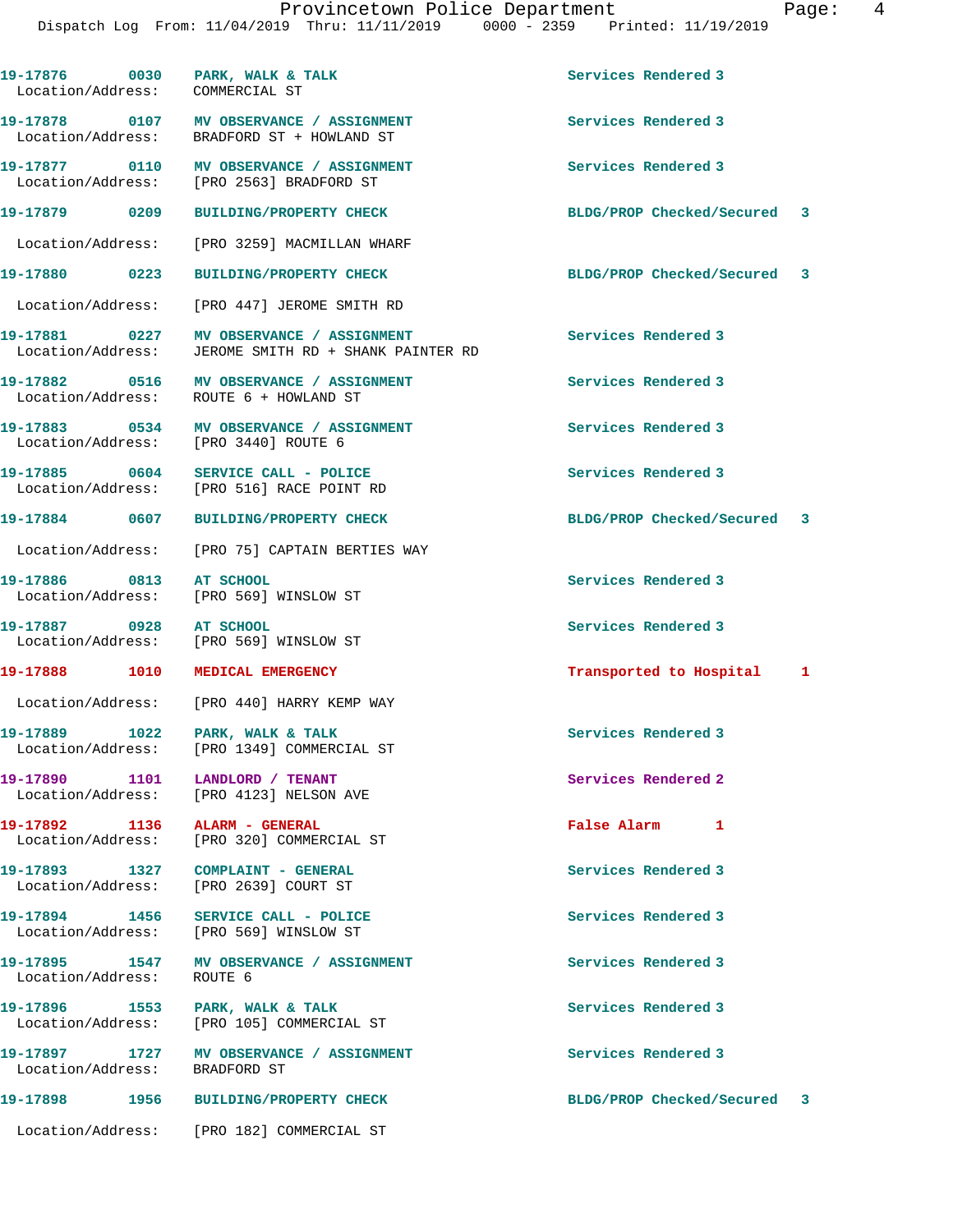| 19-17899 2020                        | <b>ANIMAL CALL</b>                                                                           | Referred to Other Agency    | $\mathbf{2}$ |
|--------------------------------------|----------------------------------------------------------------------------------------------|-----------------------------|--------------|
| Location/Address: [PRO 521] ROUTE 6  |                                                                                              |                             |              |
|                                      | 19-17900 2100 MV OBSERVANCE / ASSIGNMENT<br>Location/Address: [PRO 539] SHANK PAINTER RD     | Services Rendered 3         |              |
| 19-17901 2215 MEDICAL EMERGENCY      | Location/Address: [PRO 442] HARRY KEMP WAY                                                   | Services Rendered 1         |              |
|                                      | 19-17902 2325 BUILDING/PROPERTY CHECK<br>Location/Address: [PRO 3259] MACMILLAN WHARF        | Services Rendered 3         |              |
|                                      | 19-17903 2341 MV OBSERVANCE / ASSIGNMENT<br>Location/Address: BRADFORD ST + RYDER ST         | <b>Services Rendered 3</b>  |              |
| For Date: $11/07/2019$ - Thursday    |                                                                                              |                             |              |
| Location/Address: ROUTE 6 + SNAIL RD | 19-17904 0048 MV OBSERVANCE / ASSIGNMENT                                                     | Services Rendered 3         |              |
|                                      | 19-17905 0130 BUILDING/PROPERTY CHECK<br>Location/Address: [PRO 2540] RACE POINT RD          | Services Rendered 3         |              |
|                                      | 19-17906 0155 MV OBSERVANCE / ASSIGNMENT<br>Location/Address: BRADFORD ST EXT + WEST VINE ST | Services Rendered 3         |              |
| 19-17907 0222                        | <b>BUILDING/PROPERTY CHECK</b>                                                               | BLDG/PROP Checked/Secured 3 |              |
|                                      | Location/Address: [PRO 1778] SHANK PAINTER RD                                                |                             |              |
| 19-17908 0227                        | BUILDING/PROPERTY CHECK<br>Location/Address: [PRO 75] CAPTAIN BERTIES WAY                    | Services Rendered 3         |              |
| 19-17909 0248                        | MV OBSERVANCE / ASSIGNMENT<br>Location/Address: JEROME SMITH RD + SHANK PAINTER RD           | Services Rendered 3         |              |
|                                      | 19-17910 0514 BUILDING/PROPERTY CHECK                                                        | BLDG/PROP Checked/Secured 3 |              |
|                                      | Location/Address: [PRO 444] HIGH POLE HILL                                                   |                             |              |
| Location/Address: ROUTE 6            | 19-17911 0537 MV OBSERVANCE / ASSIGNMENT                                                     | Services Rendered 3         |              |
| 19-17912 0613 PARK, WALK & TALK      | Location/Address: [PRO 539] SHANK PAINTER RD                                                 | Services Rendered 3         |              |
| 19-17913 0629 FLIGHT COVERAGE        | Location/Address: [PRO 516] RACE POINT RD                                                    | Services Rendered 3         |              |
| 19-17914 0815 AT SCHOOL              | Location/Address: [PRO 569] WINSLOW ST                                                       | Services Rendered 3         |              |
| 19-17915 0833 PET PANTRY             | Location/Address: [PRO 3296] SHANK PAINTER RD                                                | Services Rendered 3         |              |
| 19-17917 1038 MV COMPLAINT           | Location/Address: CARVER ST + COMMERCIAL ST                                                  | Services Rendered 2         |              |
|                                      | 19-17918 1102 BUILDING/PROPERTY CHECK                                                        | BLDG/PROP Checked/Secured 3 |              |
| Location/Address: [PRO 3287] ROUTE 6 |                                                                                              |                             |              |
| 19-17919    1121    FIRE - VEHICLE   | Location/Address: [PRO 4136] BRADFORD ST                                                     | Vehicle Towed 1             |              |
| 19-17920 1129 MV HIT & RUN           | Location/Address: [PRO 440] HARRY KEMP WAY                                                   | Services Rendered 2         |              |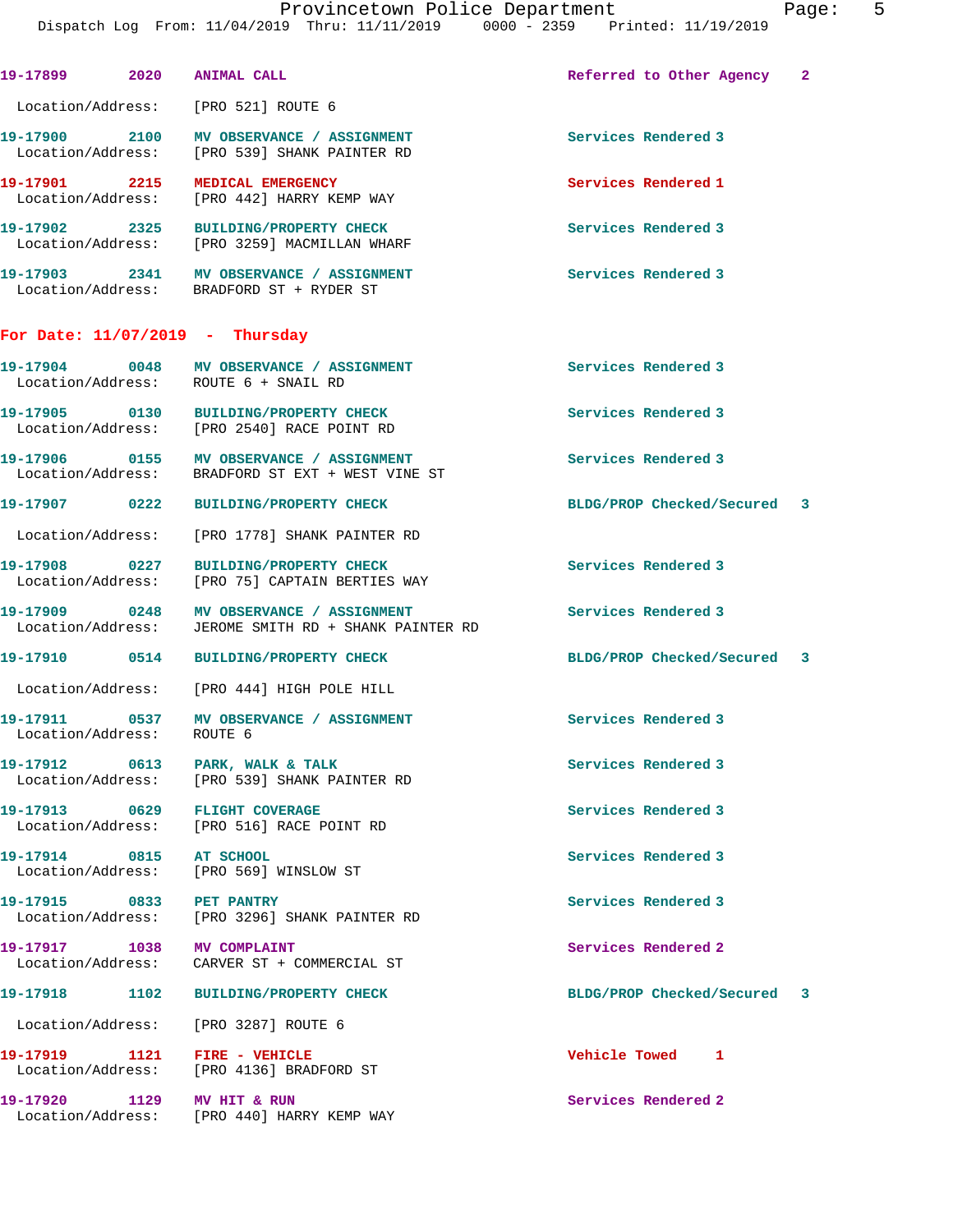| 19-17921 1317                | <b>ANIMAL CALL</b><br>Location/Address: [PRO 1217] MECHANIC ST                   | Services Rendered 2         |   |
|------------------------------|----------------------------------------------------------------------------------|-----------------------------|---|
| 19-17922 1324 CAT FIGHT      | Location/Address: [PRO 2210] MECHANIC ST                                         | Services Rendered 2         |   |
|                              | 19-17924 1346 HARASSMENT / THREATS<br>Location/Address: [PRO 3908] COMMERCIAL ST | Services Rendered 2         |   |
| 19-17926 1434                | COMPLAINT - GENERAL<br>Location/Address: [PRO 539] SHANK PAINTER RD              | Services Rendered 3         |   |
|                              | 19-17927 1500 SERVICE CALL - POLICE<br>Location/Address: [PRO 569] WINSLOW ST    | Services Rendered 3         |   |
| 19-17928 1623                | MEDICAL EMERGENCY                                                                | Transported to Hospital     | 1 |
|                              | Location/Address: [PRO 440] HARRY KEMP WAY                                       |                             |   |
| 19-17929 1736                | <b>BUILDING/PROPERTY CHECK</b>                                                   | BLDG/PROP Checked/Secured 3 |   |
|                              | Location/Address: [PRO 2206] PILGRIMS LANDING                                    |                             |   |
| Location/Address:            | 19-17931 1810 MV OBSERVANCE / ASSIGNMENT<br>CONWELL ST                           | Services Rendered 3         |   |
| 19-17932 2000 ASSIST CITIZEN | Location/Address: [PRO 29] BRADFORD ST                                           | SPOKEN TO<br>3              |   |
| 19-17933 2001                | MEDICAL EMERGENCY<br>Location/Address: [PRO 965] KIMBERLY LN                     | Services Rendered 1         |   |
| 19-17934 2020                | <b>BUILDING/PROPERTY CHECK</b><br>Location/Address: [PRO 2898] JEROME SMITH RD   | Services Rendered 3         |   |
| 19-17935 2022                | BUILDING/PROPERTY CHECK<br>Location/Address: [PRO 3259] MACMILLAN WHARF          | Services Rendered 3         |   |
| 19-17936 2029                | MV OBSERVANCE / ASSIGNMENT                                                       | Services Rendered 3         |   |

### **For Date: 11/08/2019 - Friday**

Location/Address: STANDISH ST

|                                      | 19-17937 0002 MV OBSERVANCE / ASSIGNMENT<br>Location/Address: HIGH POLE HILL + BRADFORD ST | Services Rendered 3         |  |
|--------------------------------------|--------------------------------------------------------------------------------------------|-----------------------------|--|
|                                      | Location/Address: [PRO 3259] MACMILLAN WHARF                                               | Services Rendered 3         |  |
|                                      | 19-17938 0131 BUILDING/PROPERTY CHECK                                                      | BLDG/PROP Checked/Secured 3 |  |
|                                      | Location/Address: [PRO 447] JEROME SMITH RD                                                |                             |  |
|                                      | Location/Address: BRADFORD ST + RYDER ST                                                   | Services Rendered 3         |  |
| Location/Address: ROUTE 6 + SNAIL RD | 19-17941 0208 MV OBSERVANCE / ASSIGNMENT                                                   | Services Rendered 3         |  |
|                                      | 19-17942 0256 BUILDING/PROPERTY CHECK                                                      | BLDG/PROP Checked/Secured 3 |  |
|                                      | Location/Address: [PRO 1778] SHANK PAINTER RD                                              |                             |  |
| Location/Address:                    | 19-17943 0515 MV OBSERVANCE / ASSIGNMENT<br>JEROME SMITH RD + SHANK PAINTER RD             | Services Rendered 3         |  |
| 19-17944 0620 FLIGHT COVERAGE        | Location/Address: [PRO 516] RACE POINT RD                                                  | Services Rendered 3         |  |
| 19-17945                             | 0720 SUSPICIOUS ACTIVITY                                                                   | <b>GONE ON ARRIVAL 2</b>    |  |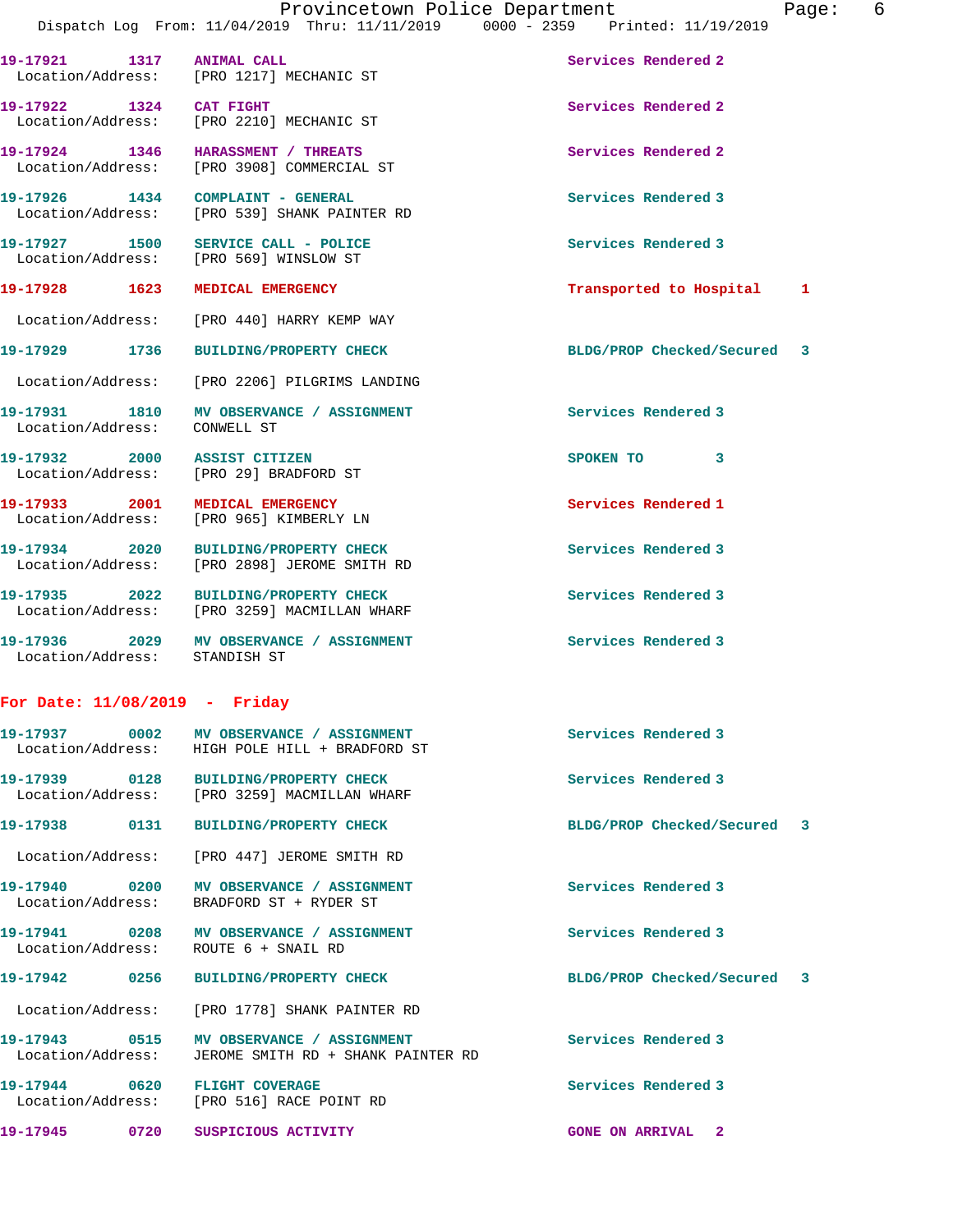|                            | Provincetown Police Department                                                                                  |                             | Page: | -7 |
|----------------------------|-----------------------------------------------------------------------------------------------------------------|-----------------------------|-------|----|
|                            | Dispatch Log From: 11/04/2019 Thru: 11/11/2019 0000 - 2359 Printed: 11/19/2019                                  |                             |       |    |
|                            | Location/Address: [PRO 1405] NELSON AVE                                                                         |                             |       |    |
| 19-17946 0755 AT SCHOOL    | Location/Address: [PRO 569] WINSLOW ST                                                                          | Services Rendered 3         |       |    |
| Location/Address: PEARL ST | 19-17947 0813 ANIMAL CALL                                                                                       | Could Not Locate 2          |       |    |
| Location/Address: PEARL ST | 19-17948 0909 ANIMAL CALL                                                                                       | Services Rendered 2         |       |    |
|                            | 19-17949 1042 BUILDING/PROPERTY CHECK<br>Location/Address: [PRO 526] RYDER ST EXT                               | Services Rendered 3         |       |    |
|                            | 19-17950 1055 BUILDING/PROPERTY CHECK<br>Location/Address: [PRO 2483] COMMERCIAL ST                             | Services Rendered 3         |       |    |
|                            | 19-17951 1105 MV OBSERVANCE / ASSIGNMENT<br>Location/Address: [PRO 106] COMMERCIAL ST                           | Services Rendered 3         |       |    |
|                            | 19-17954 1158 MV COLLISION<br>Location/Address: AUNT SUKEYS WAY + HARRY KEMP WAY<br>Refer To Accident: 19-92-AC | PATIENT REFUSAL 1           |       |    |
|                            | 19-17955 1307 LARCENY / FORGERY / FRAUD<br>Location/Address: [PRO 1692] BRADFORD ST                             | SPOKEN TO 2                 |       |    |
|                            | 19-17956 1344 ANIMAL CALL<br>Location/Address: [PRO 2474] BRADFORD ST                                           | Services Rendered 2         |       |    |
|                            | 19-17957 1411 ALARM - GENERAL<br>Location/Address: BRADFORD ST                                                  | False Alarm 1               |       |    |
|                            | 19-17958 1419 PARK, WALK & TALK<br>Location/Address: [PRO 1119] WAREHAM ST                                      | Services Rendered 3         |       |    |
|                            | 19-17959 1423 LOST PROPERTY<br>Location/Address: [PRO 542] SHANK PAINTER RD                                     | Services Rendered 3         |       |    |
|                            | 19-17966 1445 ANIMAL CALL<br>Location/Address: COMMERCIAL ST                                                    | Services Rendered 2         |       |    |
|                            | 19-17963 1448 SERVE PROTECTION ORDER                                                                            | Referred to Other Agency    |       |    |
|                            | Location/Address: [PRO 29] BRADFORD ST                                                                          |                             |       |    |
|                            | 19-17960 1449 SERVICE CALL - POLICE<br>Location/Address: [PRO 569] WINSLOW ST                                   | Services Rendered 3         |       |    |
|                            | 19-17961 1600 MV OBSERVANCE / ASSIGNMENT<br>Location/Address: BRADFORD ST + STANDISH ST                         | Services Rendered 3         |       |    |
| 19-17962 1619 HAZARDS      |                                                                                                                 | Referred to Other Agency    | -2    |    |
|                            | Location/Address: [PRO 2277] BRADFORD ST                                                                        |                             |       |    |
| 19-17964 1632 MV STOP      | Location/Address: [PRO 3258] BRADFORD ST                                                                        | VERBAL WARNING 3            |       |    |
| Location/Address: SNAIL RD | 19-17965 1644 MV OBSERVANCE / ASSIGNMENT                                                                        | Services Rendered 3         |       |    |
|                            | 19-17967 1711 BUILDING/PROPERTY CHECK                                                                           | BLDG/PROP Checked/Secured 3 |       |    |
|                            | Location/Address: [PRO 2206] PILGRIMS LANDING                                                                   |                             |       |    |
| 19-17968 1720 HAZARDS      | Location/Address: [PRO 1616] BANGS ST                                                                           | Services Rendered 2         |       |    |
|                            | 19-17969 1744 LOST PROPERTY<br>Location/Address: [PRO 1531] CARVER ST                                           | Services Rendered 3         |       |    |
|                            |                                                                                                                 |                             |       |    |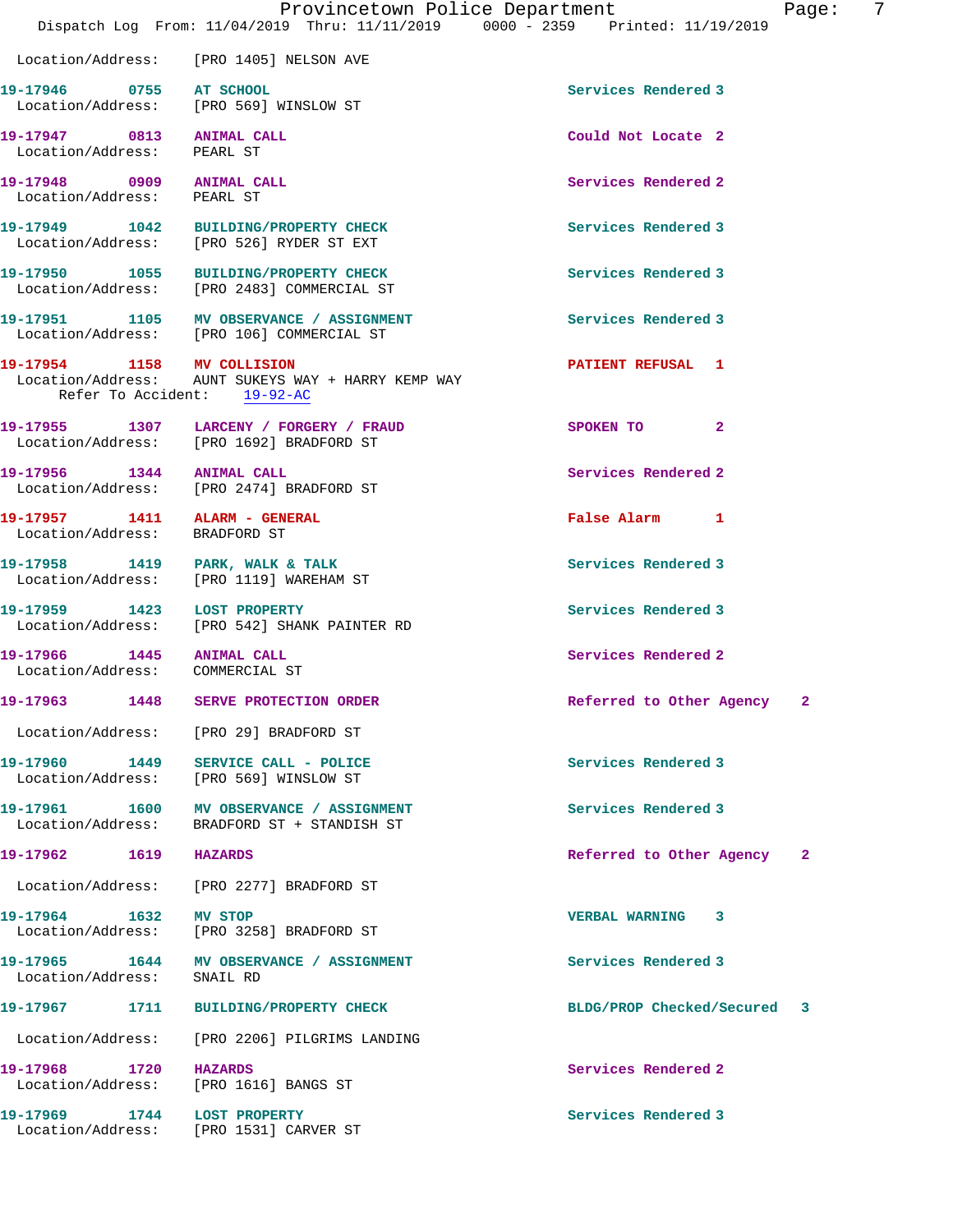|                                                    | 19-17970 1838 MEDICAL EMERGENCY<br>Location/Address: SHANK PAINTER RD                            | Services Rendered 1         |   |
|----------------------------------------------------|--------------------------------------------------------------------------------------------------|-----------------------------|---|
|                                                    | 19-17971 1925 BUILDING/PROPERTY CHECK                                                            | BLDG/PROP Checked/Secured 3 |   |
|                                                    | Location/Address: [PRO 3287] ROUTE 6                                                             |                             |   |
|                                                    | 19-17972 2005 MV COMPLAINT                                                                       | Citation / Warning Issued 2 |   |
|                                                    | Location/Address: [PRO 3456] RYDER ST EXT                                                        |                             |   |
| 19-17973 2011 MV STOP                              | Location/Address: [PRO 3296] SHANK PAINTER RD                                                    | <b>VERBAL WARNING</b><br>3  |   |
| 19-17974 2031 MV STOP                              | Location/Address: [PRO 3271] BRADFORD ST                                                         | <b>VERBAL WARNING</b><br>3  |   |
|                                                    | 19-17975 2107 ALARM - GENERAL<br>Location/Address: [PRO 440] HARRY KEMP WAY                      | <b>False Alarm</b><br>1     |   |
| 19-17976 2128 MV STOP                              | Location/Address: [PRO 3873] CONWELL ST                                                          | <b>VERBAL WARNING 3</b>     |   |
|                                                    | 19-17977 2137 BUILDING/PROPERTY CHECK                                                            | BLDG/PROP Checked/Secured 3 |   |
|                                                    | Location/Address: [PRO 488] MAYFLOWER ST                                                         |                             |   |
|                                                    | 19-17978 2355 MEDICAL EMERGENCY                                                                  | Transported to Hospital     | ı |
|                                                    | Location/Address: [PRO 3207] COMMERCIAL ST                                                       |                             |   |
|                                                    | For Date: $11/09/2019$ - Saturday                                                                |                             |   |
|                                                    | 19-17979 0001 BUILDING/PROPERTY CHECK<br>Location/Address: [PRO 3259] MACMILLAN WHARF            | Services Rendered 3         |   |
|                                                    | 19-17980 0019 MV OBSERVANCE / ASSIGNMENT<br>Location/Address: SHANK PAINTER RD + JEROME SMITH RD | Services Rendered 3         |   |
| 19-17981 0021 MV STOP                              | Location/Address: STABLE PATH                                                                    | VERBAL WARNING 3            |   |
|                                                    | 19-17982 0041 MV OBSERVANCE / ASSIGNMENT<br>Location/Address: BRADFORD ST + HOWLAND ST           | Services Rendered 3         |   |
|                                                    | 19-17983 0117 BUILDING/PROPERTY CHECK<br>Location/Address: [PRO 2483] COMMERCIAL ST              | Services Rendered 3         |   |
|                                                    | 19-17984 0124 BUILDING/PROPERTY CHECK<br>Location/Address: [PRO 2540] RACE POINT RD              | Services Rendered 3         |   |
|                                                    | 19-17985 0125 MV OBSERVANCE / ASSIGNMENT<br>Location/Address: BRADFORD ST + HOWLAND ST           | Services Rendered 3         |   |
|                                                    | 19-17986 0144 MV OBSERVANCE / ASSIGNMENT<br>Location/Address: [PRO 3672] ROUTE 6                 | Services Rendered 3         |   |
| 19-17987 0209 MV STOP<br>Location/Address: ROUTE 6 |                                                                                                  | VERBAL WARNING<br>-3        |   |
|                                                    | 19-17988 0520 MV DISABLED<br>Location/Address: BRADFORD ST + WINSLOW ST                          | Services Rendered 2         |   |
| 19-17989 0831 ANIMAL CALL                          | Location/Address: BRADFORD ST + SHANK PAINTER RD                                                 | SPOKEN TO<br>2              |   |
| 19-17990 0842 MV DISABLED                          | Location/Address: BRADFORD ST + LAW ST                                                           | SPOKEN TO<br>2              |   |
|                                                    |                                                                                                  |                             |   |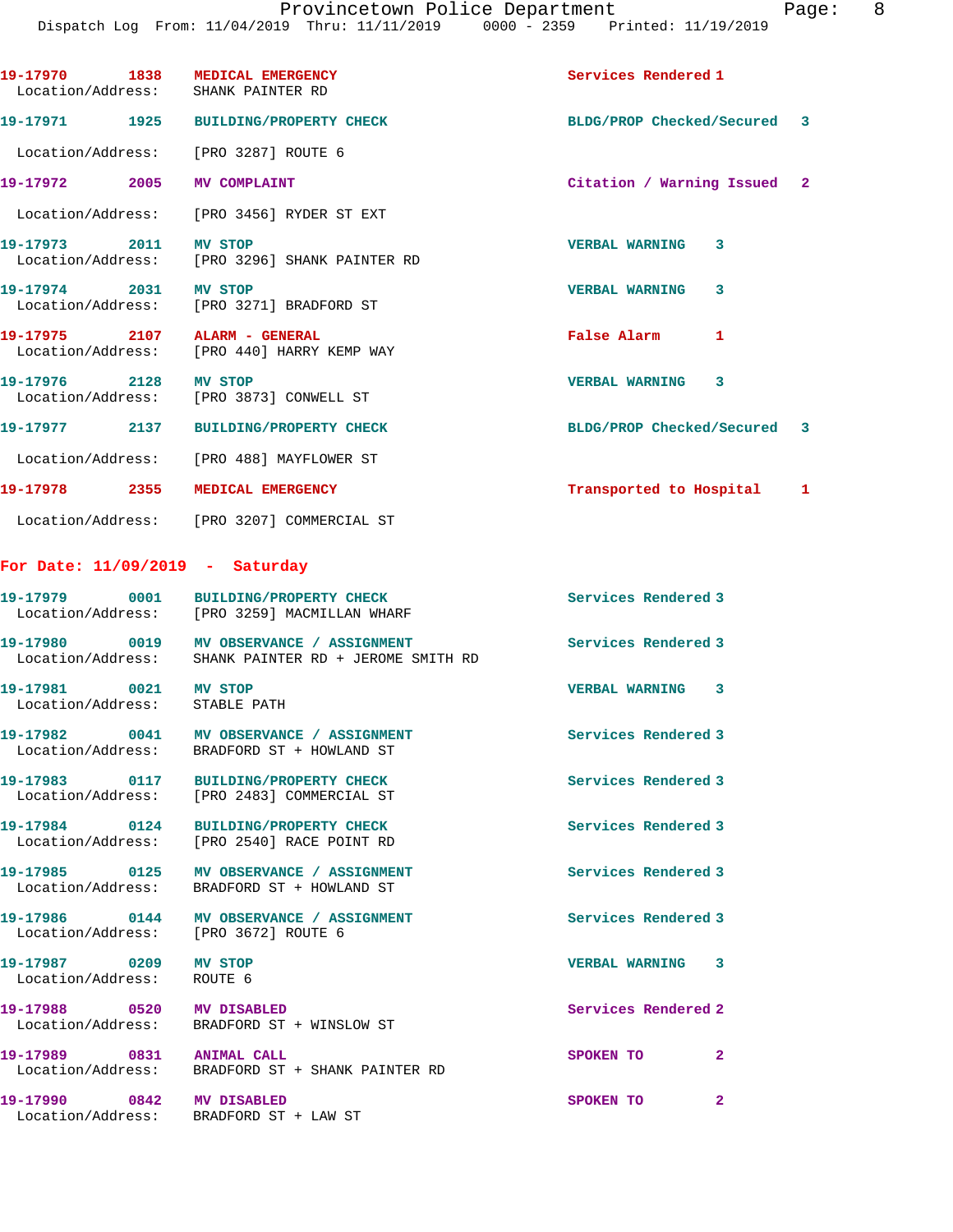|                         |      | Provincetown Police Department<br>Dispatch Log From: 11/04/2019 Thru: 11/11/2019 0000 - 2359 Printed: 11/19/2019 |                             | 9<br>Page:   |
|-------------------------|------|------------------------------------------------------------------------------------------------------------------|-----------------------------|--------------|
|                         |      | 19-17991 0913 PARKING COMPLAINT                                                                                  | Citation / Warning Issued 3 |              |
|                         |      | Location/Address: [PRO 3456] RYDER ST EXT                                                                        |                             |              |
|                         |      | 19-17992 1032 MV COMPLAINT                                                                                       | Referred to Other Agency    | $\mathbf{2}$ |
|                         |      | Location/Address: [TRU] ROUTE 6 + ALDRICH RD                                                                     |                             |              |
|                         |      | 19-17993 1132 BUILDING/PROPERTY CHECK<br>Location/Address: [PRO 3259] MACMILLAN WHARF                            | Services Rendered 3         |              |
|                         |      | 19-17994 1259 911 - GENERAL<br>Location/Address: [PRO 2059] BRADFORD ST                                          | 1<br>SPOKEN TO              |              |
| 19-17995 1301           |      | TRESPASS<br>Location/Address: [PRO 2052] COMMERCIAL ST                                                           | $\overline{2}$<br>SPOKEN TO |              |
| Location/Address:       |      | 19-17996 1305 NOISE COMPLAINT<br>[PRO 1222] BANGS ST                                                             | Services Rendered 3         |              |
|                         |      | 19-17997 1323 ASSIST CITIZEN                                                                                     | Referred to Other Agency    | 3            |
|                         |      | Location/Address: [PRO 2499] RACE POINT RD                                                                       |                             |              |
|                         |      | 19-17998 1324 LOST PROPERTY<br>Location/Address: [PRO 542] SHANK PAINTER RD                                      | Services Rendered 3         |              |
| 19-17999 1334           |      | <b>MEDICAL EMERGENCY</b>                                                                                         | Transported to Hospital     | 1            |
| Location/Address:       |      | [PRO 440] HARRY KEMP WAY                                                                                         |                             |              |
| 19-18000 1338           |      | <b>BUILDING/PROPERTY CHECK</b><br>Location/Address: [PRO 2483] COMMERCIAL ST                                     | Services Rendered 3         |              |
| 19-18001 1456           |      | SERVICE CALL - POLICE<br>Location/Address: [PRO 516] RACE POINT RD                                               | Services Rendered 3         |              |
|                         |      | 19-18002 1513 MEDICAL EMERGENCY                                                                                  | Transported to Hospital 1   |              |
|                         |      | Location/Address: [PRO 440] HARRY KEMP WAY                                                                       |                             |              |
| 19-18003                | 1523 | PARKING COMPLAINT<br>Location/Address: [PRO 639] CENTER ST                                                       | <b>GONE ON ARRIVAL</b><br>3 |              |
|                         |      | 19-18004 1543 PARK, WALK & TALK<br>Location/Address: [PRO 105] COMMERCIAL ST                                     | Services Rendered 3         |              |
|                         |      | 19-18008 1713 BUILDING/PROPERTY CHECK                                                                            | BLDG/PROP Checked/Secured 3 |              |
| Location/Address:       |      | [PRO 2206] PILGRIMS LANDING                                                                                      |                             |              |
| 19-18009 1722           |      | MEDICAL EMERGENCY                                                                                                | Transported to Hospital     | 1            |
| Location/Address:       |      | [PRO 550] STANDISH ST                                                                                            |                             |              |
| 19-18010 1736           |      | ALARM - GENERAL<br>Location/Address: [PRO 3030] TIN PAN ALLEY RD                                                 | False Alarm 1               |              |
|                         |      | 19-18011 1756 ASSIST CITIZEN<br>Location/Address: [PRO 3432] COMMERCIAL ST                                       | Services Rendered 3         |              |
| 19-18012 1946 MV STOP   |      | Location/Address: ROUTE 6 + SNAIL RD                                                                             | VERBAL WARNING 3            |              |
| 19-18015 2116 BAR CHECK |      |                                                                                                                  | BLDG/PROP Checked/Secured 3 |              |
|                         |      | Location/Address: [PRO 3443] COMMERCIAL ST                                                                       |                             |              |
|                         |      | 19-18014 2118 BUILDING/PROPERTY CHECK                                                                            | BLDG/PROP Checked/Secured 3 |              |
|                         |      | Location/Address: [PRO 3287] ROUTE 6                                                                             |                             |              |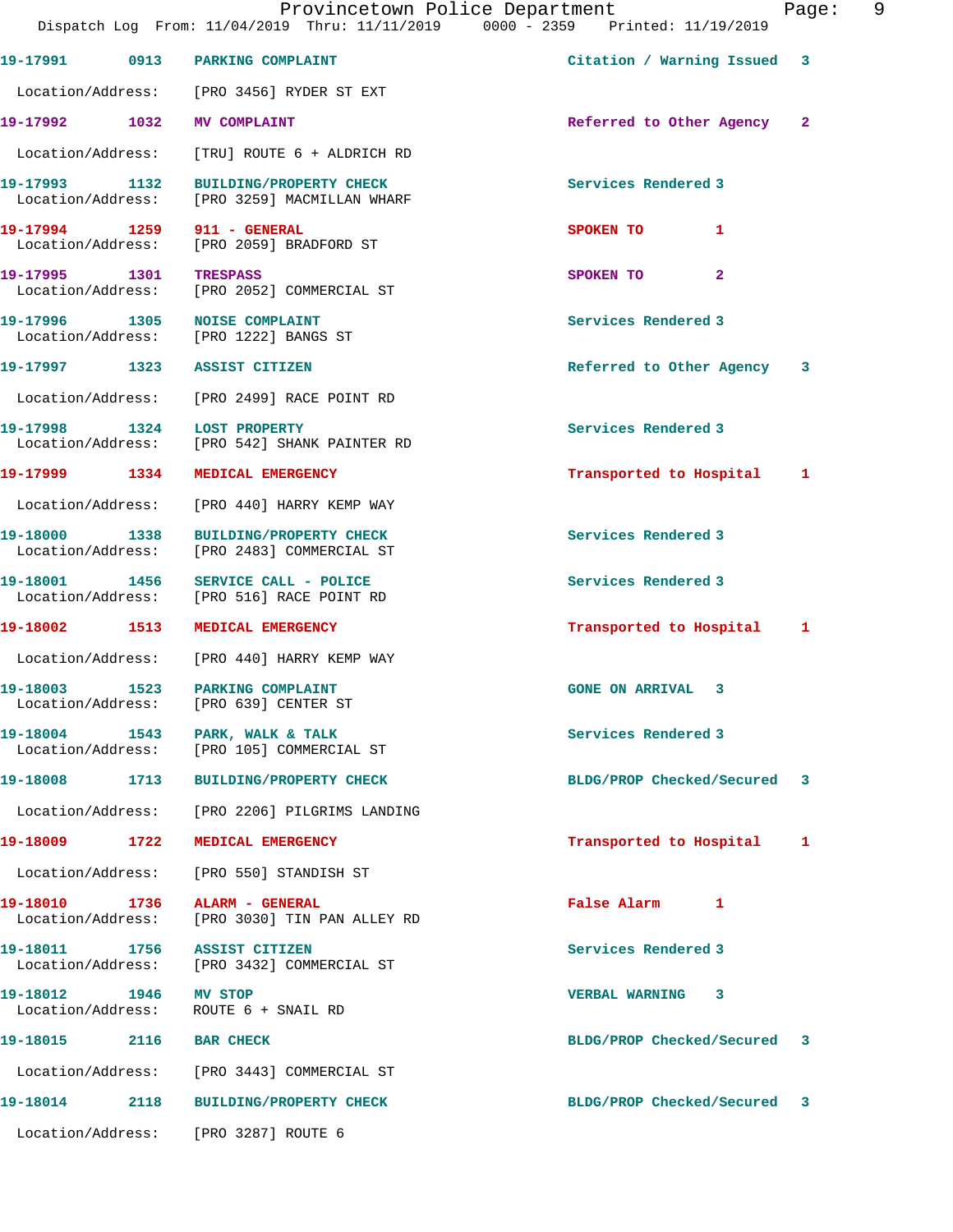Provincetown Police Department Fage: 10 Dispatch Log From: 11/04/2019 Thru: 11/11/2019 0000 - 2359 Printed: 11/19/2019 19-18016 2242 COMPLAINT - GENERAL **19-18016** ON ARRIVAL 3 Location/Address: [PRO 3443] COMMERCIAL ST **For Date: 11/10/2019 - Sunday 19-18019 0037 MV OBSERVANCE / ASSIGNMENT No Action Required 3** Location/Address: BRADFORD ST + THISTLEMORE RD

| 19-18020          | 0045        | MV STOP                              | Arrest(s) Made<br>3 |  |
|-------------------|-------------|--------------------------------------|---------------------|--|
| Location/Address: |             | CONWELL ST + ROUTE 6                 |                     |  |
| 19-18018          | 0040        | MV OBSERVANCE /<br><b>ASSIGNMENT</b> | No Action Required  |  |
| Location/Address: |             | BRADFORD ST + HOWLAND ST             |                     |  |
| TA-TROTA          | <b>UU37</b> | MV OBSERVANCE / ASSIGNMENT           | NO ACtion Required  |  |

# Refer To Arrest: 19-238-AR

- 19-18021 **0551 MV OBSERVANCE / ASSIGNMENT** Services Rendered 3 Location/Address: JEROME SMITH RD + SHANK PAINTER RD
- **19-18022 0608 PARK, WALK & TALK SPOKEN TO 3**  Location: [PRO 3431] LOPES SQUARE
- **19-18023 0649 ASSIST DEPARTMENT / MUTUAL AID Services Rendered 3**  Location/Address: [PRO 433] RYDER ST EXT
- **19-18024 0803 BUILDING/PROPERTY CHECK Services Rendered 3**  Location/Address: [PRO 2540] RACE POINT RD
- **19-18025 0852 BUILDING/PROPERTY CHECK Services Rendered 3**  Location/Address: [PRO 3430] COMMERCIAL ST
- **19-18026** 0859 MVDISABLED **Services Rendered 2** (PRO 399) COMMERCIAL ST [PRO 399] COMMERCIAL ST
- **19-18027 0903 BUILDING/PROPERTY CHECK BLDG/PROP Checked/Secured 3**
- Location/Address: [PRO 2483] COMMERCIAL ST
- **19-18028 0914 ANIMAL CALL Could Not Locate 2**  Location/Address: CENTER ST

#### **19-18029 0921 MEDICAL EMERGENCY Transported to Hospital 1**

Location/Address: [PRO 1215] COMMERCIAL ST

19-18031 0941 SERVICE CALL - POLICE **Services** Rendered 3 Location/Address: [PRO 519] RACE POINT RD

**19-18030 0948 PARK, WALK & TALK Services Rendered 3**  Location/Address: [PRO 3004] BRADFORD ST

**19-18032 1000 TRESPASS Services Rendered 2**  Location/Address: [PRO 3128] CONWELL ST

**19-18034 1154 MV COLLISION Services Rendered 1**  Location/Address: [PRO 1186] COMMERCIAL ST Refer To Accident: 19-93-AC

**19-18037 1350 LARCENY / FORGERY / FRAUD Services Rendered 2**  Location/Address: [PRO 545] SHANK PAINTER RD

19-18038 1430 MV OBSERVANCE / ASSIGNMENT **Services Rendered 3** Location/Address: SHANK PAINTER RD + BROWNE ST

19-18039 1554 PARK, WALK & TALK **Services Rendered 3** Location/Address: [PRO 204] COMMERCIAL ST

**19-18040 1601 MV DISABLED Services Rendered 2** 

- 
- 
- 
- 
-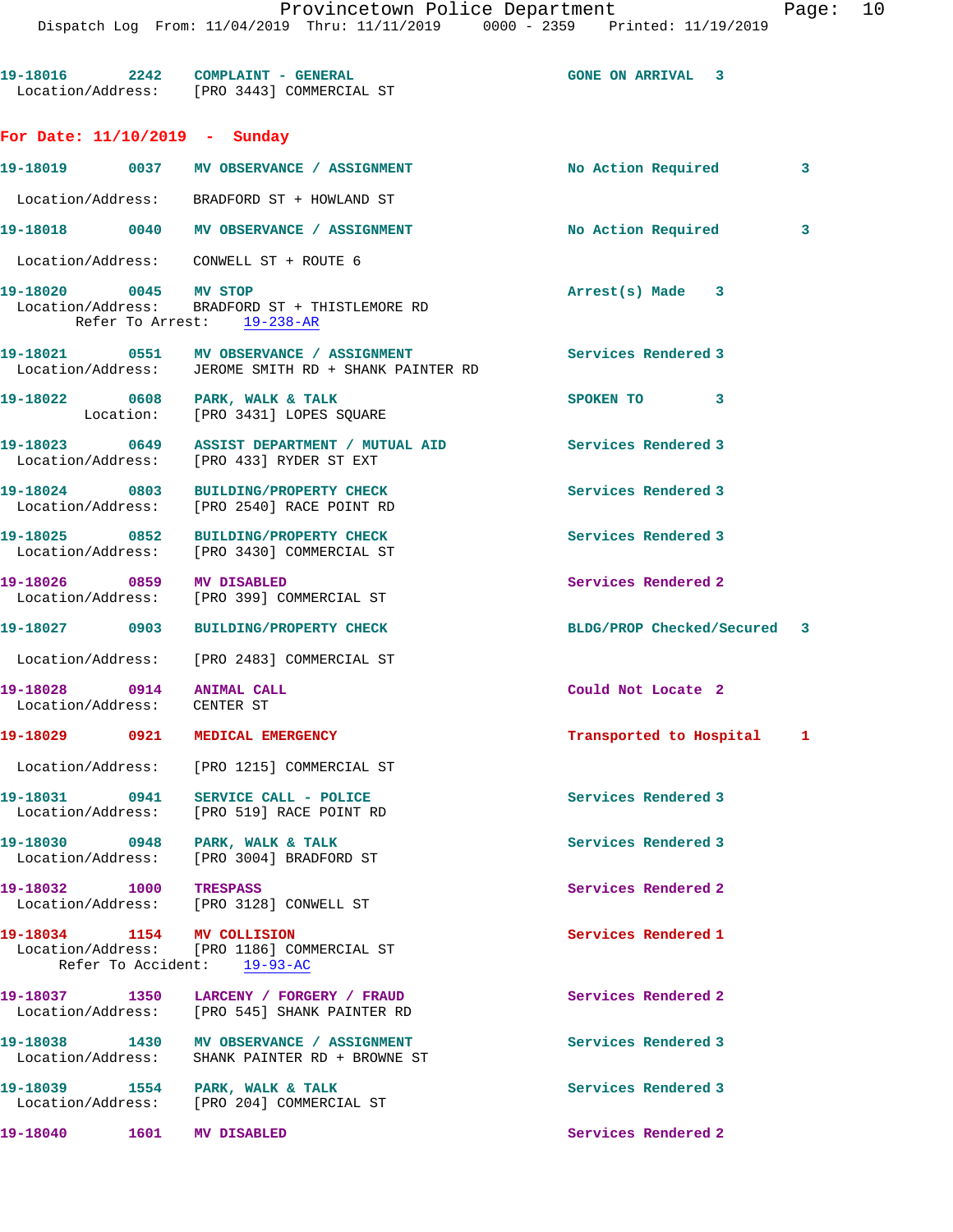|                       |                                                                                              | Provincetown Police Department<br>Dispatch Log From: 11/04/2019 Thru: 11/11/2019 0000 - 2359 Printed: 11/19/2019 |                             | Page: | 11 |
|-----------------------|----------------------------------------------------------------------------------------------|------------------------------------------------------------------------------------------------------------------|-----------------------------|-------|----|
|                       | Location/Address: ROUTE 6 + CONWELL ST                                                       |                                                                                                                  |                             |       |    |
| 19-18041              | 1637 BUILDING/PROPERTY CHECK                                                                 |                                                                                                                  | BLDG/PROP Checked/Secured 3 |       |    |
|                       | Location/Address: [PRO 1638] COMMERCIAL ST                                                   |                                                                                                                  |                             |       |    |
| Location/Address:     | 19-18043 1646 MV OBSERVANCE / ASSIGNMENT<br>BRADFORD ST                                      |                                                                                                                  | Services Rendered 3         |       |    |
| 19-18045 1648 MV STOP | Location/Address: [PRO 577] WINTHROP ST                                                      |                                                                                                                  | VERBAL WARNING 3            |       |    |
|                       |                                                                                              | 19-18044 1727 MV OBSERVANCE / ASSIGNMENT<br>Location/Address: [PRO 11] BRADFORD ST + STANDISH ST                 | Services Rendered 3         |       |    |
| 19-18046 1847         | MEDICAL EMERGENCY                                                                            |                                                                                                                  | Transported to Hospital     | 1     |    |
|                       | Location/Address: [PRO 2474] BRADFORD ST                                                     |                                                                                                                  |                             |       |    |
| 19-18047 1907         | <b>MV STOP</b>                                                                               |                                                                                                                  | Citation / Warning Issued 3 |       |    |
|                       | Location/Address: [PRO 3670] SHANK PAINTER RD                                                |                                                                                                                  |                             |       |    |
| 19-18049 1930         | <b>BAR CHECK</b><br>Location/Address: [PRO 399] COMMERCIAL ST                                |                                                                                                                  | Services Rendered 3         |       |    |
|                       | 19-18050 1937 BUILDING/PROPERTY CHECK<br>Location/Address: [PRO 539] SHANK PAINTER RD        |                                                                                                                  | Services Rendered 3         |       |    |
|                       | 19-18051 2051 MV OBSERVANCE / ASSIGNMENT<br>Location/Address: SHANK PAINTER RD + PROVINCE RD |                                                                                                                  | Services Rendered 3         |       |    |
|                       | 19-18052 2114 BUILDING/PROPERTY CHECK<br>Location/Address: [PRO 519] RACE POINT RD           |                                                                                                                  | Services Rendered 3         |       |    |
| 19-18054 2359 MV STOP | Location/Address: COMMERCIAL ST<br>Refer To Arrest: 19-239-AR                                |                                                                                                                  | Arrest(s) Made 3            |       |    |
|                       |                                                                                              |                                                                                                                  |                             |       |    |

## **For Date: 11/11/2019 - Monday**

| 19-18055 0125<br>Location/Address: COMMERCIAL ST | <b>MEDICAL EMERGENCY</b>                                                           | Services Rendered 1                  |
|--------------------------------------------------|------------------------------------------------------------------------------------|--------------------------------------|
|                                                  | Location/Address: ROUTE 6 + SNAIL RD                                               |                                      |
|                                                  | 19-18058 0215 COMPLAINT - GENERAL<br>Location/Address: [PRO 451] JOHNSON ST        | $\overline{\mathbf{3}}$<br>SPOKEN TO |
|                                                  | 19-18057 0218 BUILDING/PROPERTY CHECK                                              | BLDG/PROP Checked/Secured 3          |
|                                                  | Location/Address: [PRO 3259] MACMILLAN WHARF                                       |                                      |
|                                                  | 19-18059 0232 MV OBSERVANCE / ASSIGNMENT<br>Location/Address: [PRO 94] BRADFORD ST | <b>Services Rendered 3</b>           |
|                                                  | 19-18060 0325 ALARM - GENERAL<br>Location/Address: [PRO 2205] BRADFORD ST          | False Alarm<br>-1                    |
|                                                  | 19-18061 0527 MV OBSERVANCE / ASSIGNMENT<br>Location/Address: ROUTE 6 + HOWLAND ST | Services Rendered 3                  |
|                                                  | Location/Address: [PRO 516] RACE POINT RD                                          | Services Rendered 3                  |
|                                                  | 19-18063 0608 PARK, WALK & TALK<br>Location/Address: [PRO 3870] COMMERCIAL ST      | Services Rendered 3                  |
|                                                  | 19-18064 0756 MV OBSERVANCE / ASSIGNMENT                                           | Services Rendered 3                  |